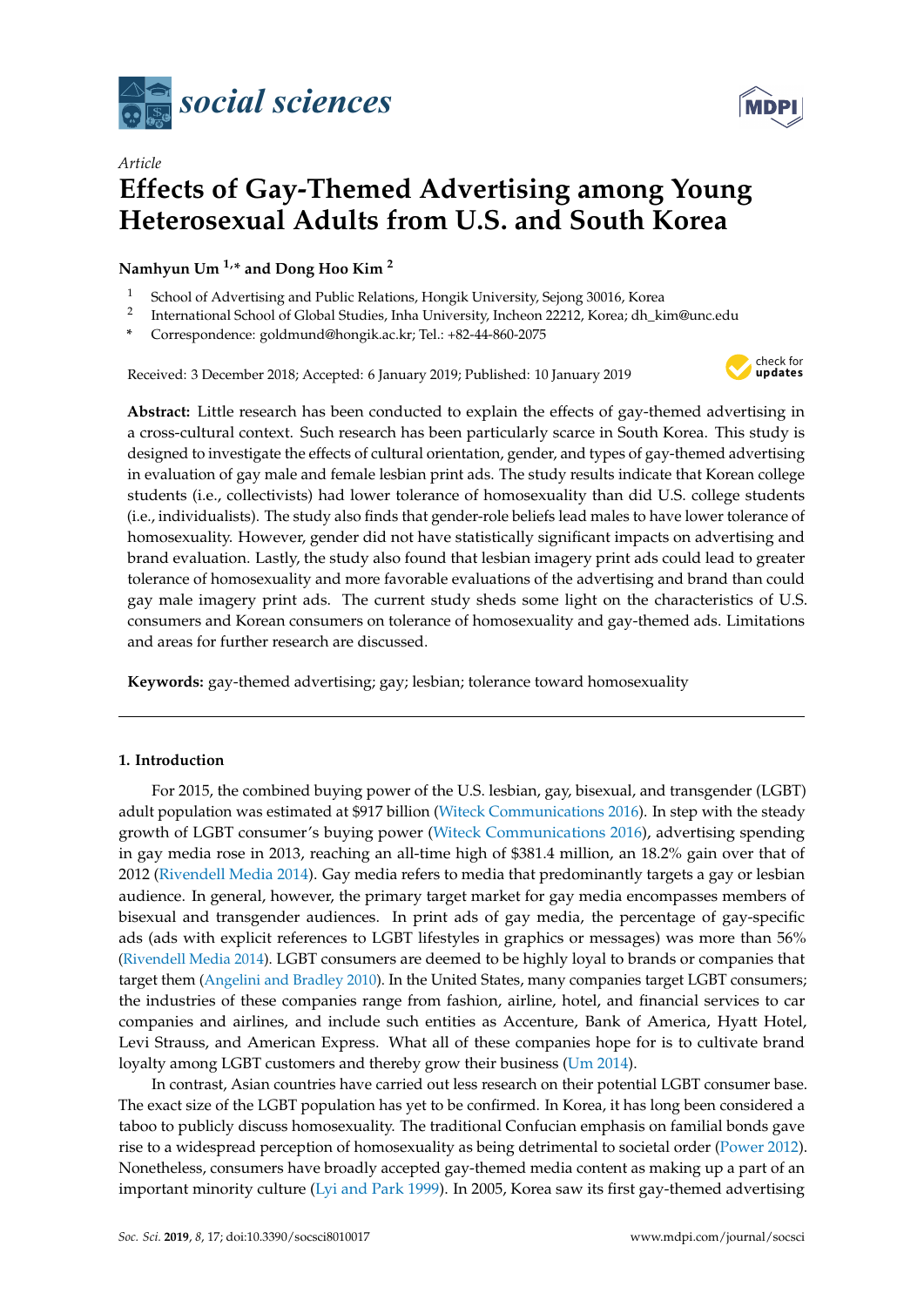via a TV commercial. This gay-themed content stirred up not only a great deal of media attention but also of public criticism, with many consumers condemning the TV commercial for corrupting Korean social values and fostering a gay culture. In Korea, it is still uncommon to see gay-themed TV ads and print ads.

The purpose of this study is three-fold. First, the current study investigates the impacts of culture on tolerance toward homosexuality, attitude toward gay-themed ads, and attitude toward brand. Second, the study examines how gender affects tolerance toward homosexuality, attitude toward gay-themed ads, and attitude toward brand. Lastly, this study investigates consumers' responses to types of gay-themed ads (homosexual male imagery print ads vs. lesbian imagery print ads).

#### **2. Literature Review**

#### *2.1. Attitude toward Homosexuality in the United States and South Korea*

From 1973 to 1991, 70–80% of the public thought homosexuality to be wrong. However, by 2010, that number had fallen to 46% [\(Keleher and Smith](#page-11-1) [2012\)](#page-11-1). Since 1991, public acceptance of gays and lesbians has grown dramatically [\(Keleher and Smith](#page-11-1) [2012\)](#page-11-1). Acceptance of homosexuality along with the support of gay marriage seems to be on the rise in the United States. In 2001, according to Pew Research polling, Americans opposed same-sex marriage by margins of 57%. Since then, however, support for gay marriage has grown steadily. In 2013 52% of Americans supported gay marriage, compared to 40% who opposed it [\(Pew Research Center](#page-12-5) [2015\)](#page-12-5). This cultural shift culminated in the decision by the U.S. Supreme Court that declared that gays have a nation-wide right to marry [\(Liptak](#page-11-2) [2015\)](#page-11-2).

In South Korea, even if conservative attitudes continue to prevail, Koreans have by and large become significantly more accepting of homosexuality and LGBT rights. According to a 2013 Gallup poll, 39% of Koreans believed that homosexuality should be accepted by society; just six years earlier, in 2007, only 18% held this view [\(Gallup Korea](#page-11-3) [2013\)](#page-11-3). Among the 39 countries surveyed worldwide, the country exhibiting the most significant shift towards greater acceptance of homosexuality was, in fact, Korea [\(Ipsos](#page-11-4) [2013\)](#page-11-4). Significantly, there is a very large age gap on this issue: in 2013, 71% of South Koreans aged between 18–29 believed that homosexuality was acceptable, compared to only 16% of South Koreans aged 50 and over [\(Ipsos](#page-11-4) [2013\)](#page-11-4). This poll result seems to suggest that South Korea is likely to become more accepting of the LGBT community over time.

#### *2.2. Effects of Gay-Themed Ads in United States and South Korea*

Studies suggest that gay-themed ads featuring a lesbian or gay male couple or other homosexual and lesbian iconography, such as a rainbow flag or a pink triangle, may lead to negative advertising and brand evaluation [\(Angelini and Bradley](#page-11-0) [2010;](#page-11-0) [Tajfel and Turner](#page-12-6) [1986;](#page-12-6) [Bhat et al.](#page-11-5) [1998\)](#page-11-5). According to [Tsai](#page-12-7) [\(2004\)](#page-12-7), gay-themed advertising refers to "the ads targeting gay male and lesbian female consumers by carrying implicit or explicit homosexual references—from vaguely implying same-sex bonding, to explicitly showing self-identified gay characters—and by depicting erotic desire and affection for or between members of the same sex" (p. 4). When such gay-themed advertising is placed in mainstream media, marketers tend to deem it as alienating to the general public, causing negative attitudes toward the media itself [\(Angelini and Bradley](#page-11-0) [2010\)](#page-11-0). Fleishman-Hillard's HH Out Front Gay PR Group released a report that claimed that 24% of heterosexuals would be less likely to purchase a new or everyday product if a company used gays to market or promote it [\(Wilke](#page-12-8) [2007\)](#page-12-8). The study found that, meanwhile, the gay-themed advertising would elicit more positive reactions among gay male and lesbian female consumers [\(Tuten](#page-12-9) [2005\)](#page-12-9) and lead to more favorable emotional and attitudinal responses to the ad.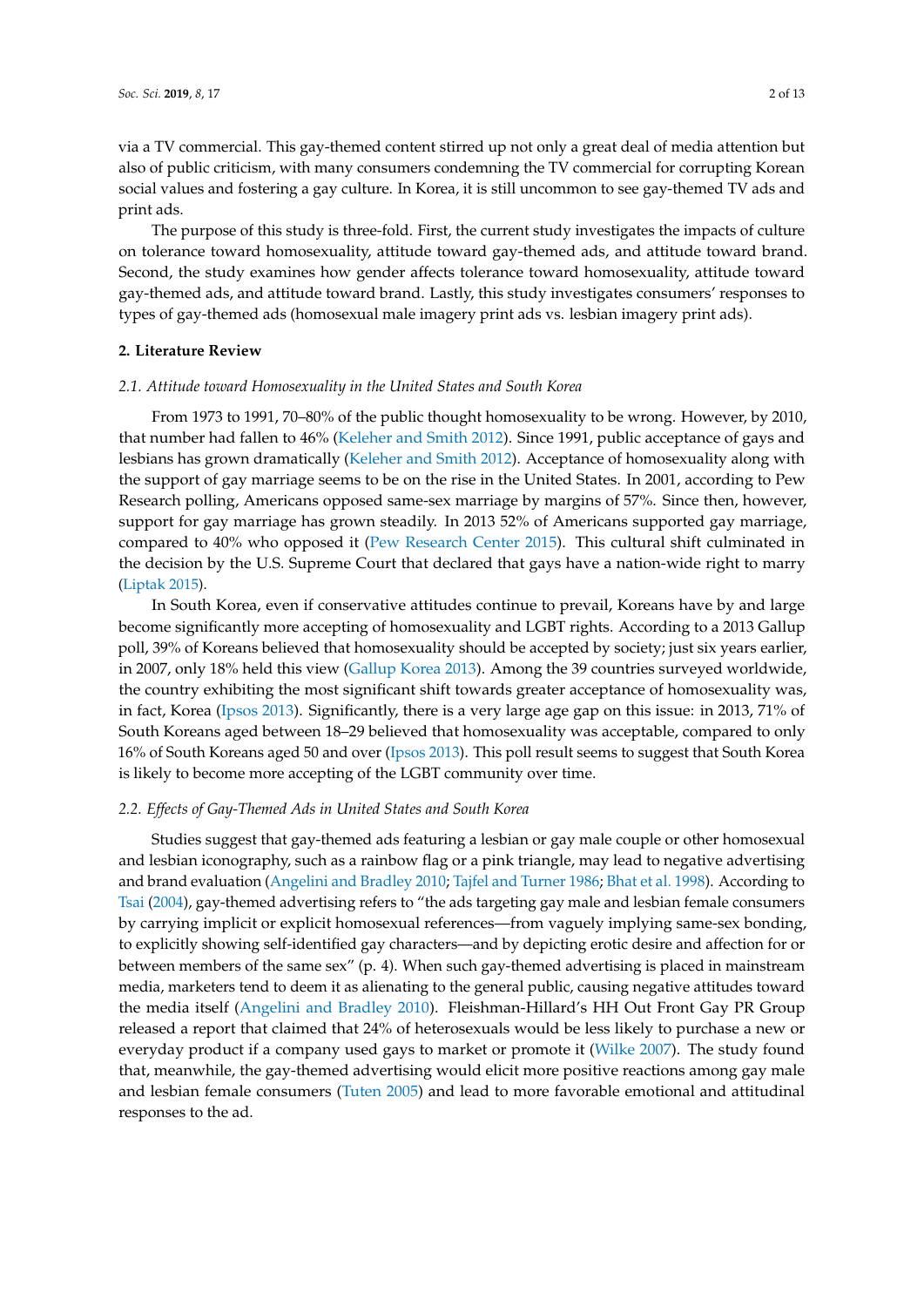In a similar vein, research conducted in Korea indicates that gay-themed advertising lowered heterosexual consumers' advertising and brand evaluation as well as purchase intention [\(Lyi and Park](#page-12-4) [1999\)](#page-12-4). When heterosexual consumers were exposed to the gay-themed advertising, they showed higher levels of shock [\(Lyi and Kim](#page-12-10) [2000\)](#page-12-10). However, gay male and lesbian female consumers showed more positive attitudes toward the ads and the brand and indicated higher purchase intention [\(Lyi and Kim](#page-12-10) [2000\)](#page-12-10). Studies have suggested that differential effects in the evaluation of gay-themed advertising among heterosexual consumers and gay male and lesbian female consumers could be explained by social group membership and social identity theory. First, one study proposed that social groups differ systematically in their affinity, abilities, purposes, and prejudices; consequently, these groups apply a distinct reading strategy when processing an ad, and thus develop its shared reactions to, interpretations of, and meanings of the ad [\(Bhat et al.](#page-11-5) [1998\)](#page-11-5). Second, according to social identification theory, an individual's identification with and membership in a social group allows individuals to enhance their group's social standing at the expense of another [\(Tajfel and Turner](#page-12-6) [1986\)](#page-12-6). The favoritism shown for a group that one considers oneself a member of is likely to affect one, in a biased manner, when one processes the advertising visuals and messages.

## *2.3. Cultural Orientation (Individualism vs. Collectivism) and Its Effects in Tolerance toward Homosexuality, Gay-Themed Ads, and the Brand*

[Hofstede](#page-11-6) [\(1980\)](#page-11-6) characterized Korea as a collectivistic culture and the United States as an individualistic culture. Individuals in a collectivistic culture are likely to see themselves as interdependent within their groups and tend to behave according to collective social norms [\(Triandis](#page-12-11) [1995\)](#page-12-11). However, individuals in an individualistic culture are likely to see themselves as independent of groups and tend to behave according to their personal choices [\(Triandis](#page-12-11) [1995\)](#page-12-11). As for people in an individualistic culture, their self-interest carries more weight than the interests of their in-groups [\(Triandis](#page-12-11) [1995\)](#page-12-11). It should be noted that both individualistic and collectivistic orientations co-exist within individuals and within cultures. For instance, although Korean culture is more collectivistic, it also embraces some individualistic values.

Similarly, according to prior research, each culture has its own respective and distinctive self-construals. Self-construal is defined as a generalization about the self-derived from past experience [\(Markus](#page-12-12) [1977;](#page-12-12) [Markus and Kitayama](#page-12-13) [1991\)](#page-12-13). [Markus](#page-12-12) [\(1977\)](#page-12-12) suggested that self-construals are likely to organize and guide the processing of self-related information contained in an individual's social experience. Study findings indicate that people in such Western countries as the United States and Canada hold independent self-construals, whereas people in such Asian countries as Korea and Japan hold interdependent self-construals [\(Markus](#page-12-12) [1977;](#page-12-12) [Markus and Kitayama](#page-12-13) [1991;](#page-12-13) [Triandis](#page-12-11) [1995;](#page-12-11) [Kim and Markus](#page-11-7) [1999\)](#page-11-7).

[Markus and Kitayama](#page-12-13) [\(1991\)](#page-12-13) proposed that "the behavior of individuals with independent self-construals tends to be organized and is made meaningful by reference to one's own internal repertoire of thoughts, feelings, and actions" (p. 226). However, the behavior of individuals with interdependent self-construals is likely to be guided and further determined by the thoughts, feelings, and actions of others [\(Markus and Kitayama](#page-12-13) [1991\)](#page-12-13). As for individuals with interdependent self-construals, "the relationship between the self and others can be characterized as not separate from the social context, but as more connected and less differentiated from others" [\(Markus and Kitayama](#page-12-13) [1991,](#page-12-13) p. 227).

An individuals' respective self-construal and their social values play an important role when it comes to how they perceive homosexuals. People with interdependent self-construals put more emphasis on social harmony and conformity than do people with independent self-construals. Because of this, such people (interdependent self-construals) will deem homosexuality to be harmful or detrimental to society.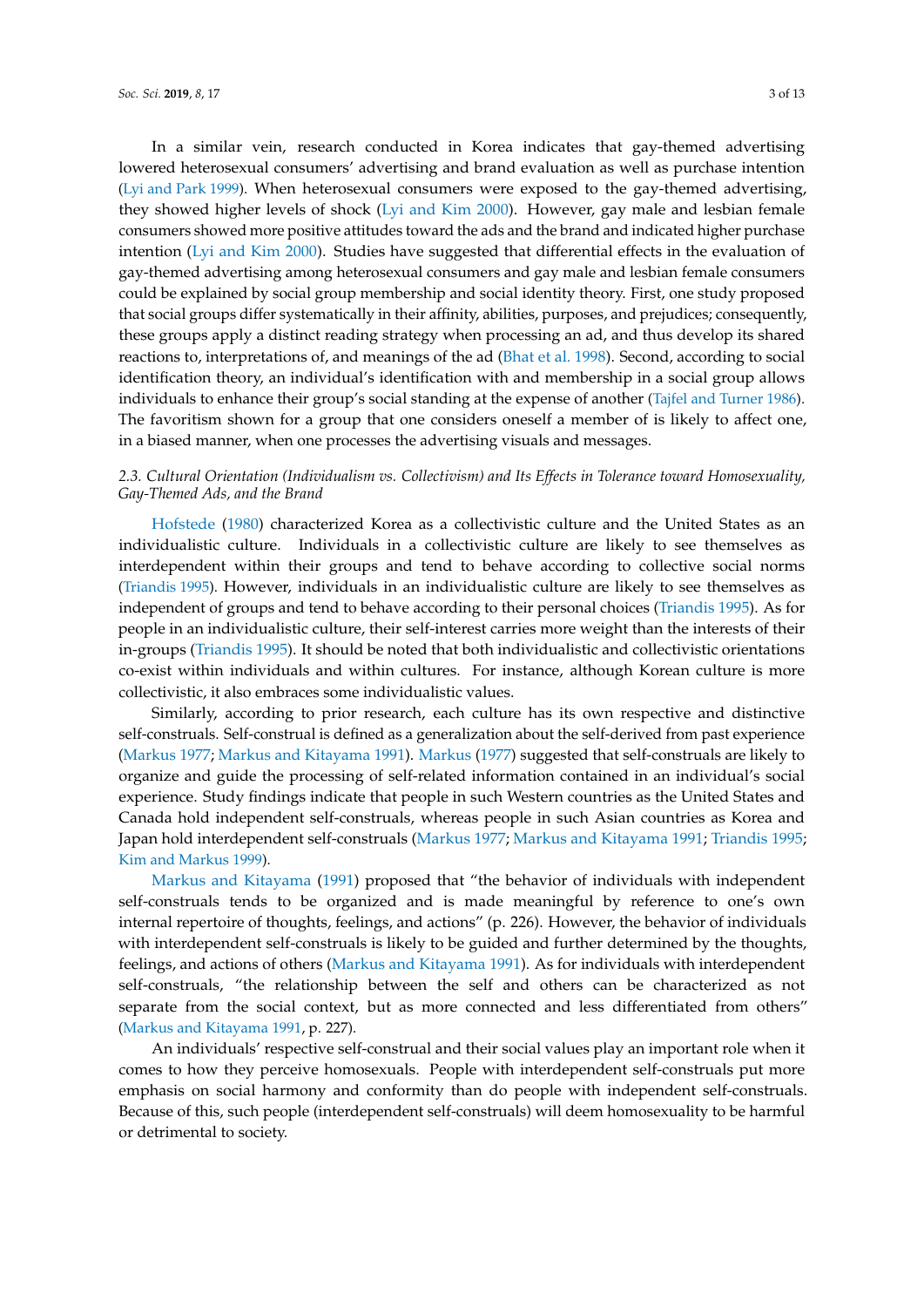In terms of social values, embracing diversity is broadly encouraged in the United States, a nation made up of diverse ethnic groups and cultures. Thus, it is likely that putting social values on cultural diversity in the United States may add to the acceptance of homosexuality. South Korea, in contrast, is made up of a largely homogeneous populace. In addition, the influence of Confucianism is still felt in Korean society, though it has weakened over time, suggesting that a majority of Koreans still view homosexuals as problematic and disruptive to family tradition [\(Power](#page-12-3) [2012\)](#page-12-3). Most important, in South Korea homosexuality may not be considered to be conforming to a group value. In sum, individuals in a collectivistic culture (i.e., South Korea) are likely to have less tolerance than those in an individualistic culture (i.e., the United States).

In an advertising context, this negative attitude toward homosexuality will likely affect tolerance of homosexuality as well as attitude toward gay-themed ads and its advertised brand. The above discussion leads to the following hypotheses:

**Hypothesis 1 (H1).** *People in a collectivistic culture (i.e., South Korea) will have lower tolerance toward homosexuality than those in an individualistic culture (i.e., the United States).*

**Hypothesis 2 (H2).** *People in an individualistic culture will have more favorable (a) attitudes toward the ads and (b) attitudes toward the brand than people in a collectivistic culture.*

#### *2.4. Effects of Gender in Tolerance toward Homosexuality, Gay-Themed Ads, and the Brand*

Gender-role beliefs are linked to sexual prejudice because homosexuality is perceived as a gender-role violation. According to the gender-role belief system, men are more likely to support, to a greater degree, traditional gender-role beliefs than women. In sum, men consider homosexuals to be gender-role deviants whereas women are likely to be more flexible regarding gender-roles and less inclined to reject gender-role deviants [\(LaMar and Kite](#page-11-8) [1998\)](#page-11-8).

Prior research indicates that since heterosexual females are less likely to reject lesbians and homosexual men, they feel little social pressure to be hostile to homosexuals [\(Herek](#page-11-9) [1984\)](#page-11-9). However, heterosexual males consider heterosexuality to be an important signifier of their masculinity. Thus, they feel obliged to affirm their masculinity by rejecting homosexual men who violate the heterosexual norm [\(Herek](#page-11-9) [1984\)](#page-11-9). Men's greater intolerance of homosexuality than that of women may be derived from the gender belief system. According to [Kite and Whitley](#page-11-10) [\(1996\)](#page-11-10), "gender-associated traits and gender-associated physical characteristics are more narrowly defined for men than for women and violation of the traditional male gender role is seen as more egregious than violation of the traditional female gender role" (p. 41). In general, people tend to show more negative reaction to boys who possess female-type traits than to girls who possess male-type traits [\(Feinman](#page-11-11) [1981\)](#page-11-11).

In short, gender-role beliefs propose that heterosexual males will condemn homosexual men for violating the male gender code. Heterosexual females are under less social pressure to criticize gender-role violations. Consequently, heterosexual males are more likely to express homophobic attitudes [\(LaMar and Kite](#page-11-8) [1998\)](#page-11-8). In a similar vein, one study suggested that women were more tolerant, and by a good measure, of homosexuality [\(Adolfsen et al.](#page-11-12) [2006\)](#page-11-12). In an experimental study, [Kerns and Fine](#page-11-13) [\(1994\)](#page-11-13) found that males showed more negative attitudes toward homosexual men than females; there were no gender differences in attitudes toward lesbians. Thus, the following hypotheses are proposed:

**Hypothesis 3 (H3).** *Female consumers will have higher tolerance toward homosexuality than male consumers will.*

**Hypothesis 4 (H4). Hypothesis 4 (H4).***Female consumers will have more favorable (a) attitude toward the ads and (b) attitude toward the brand.*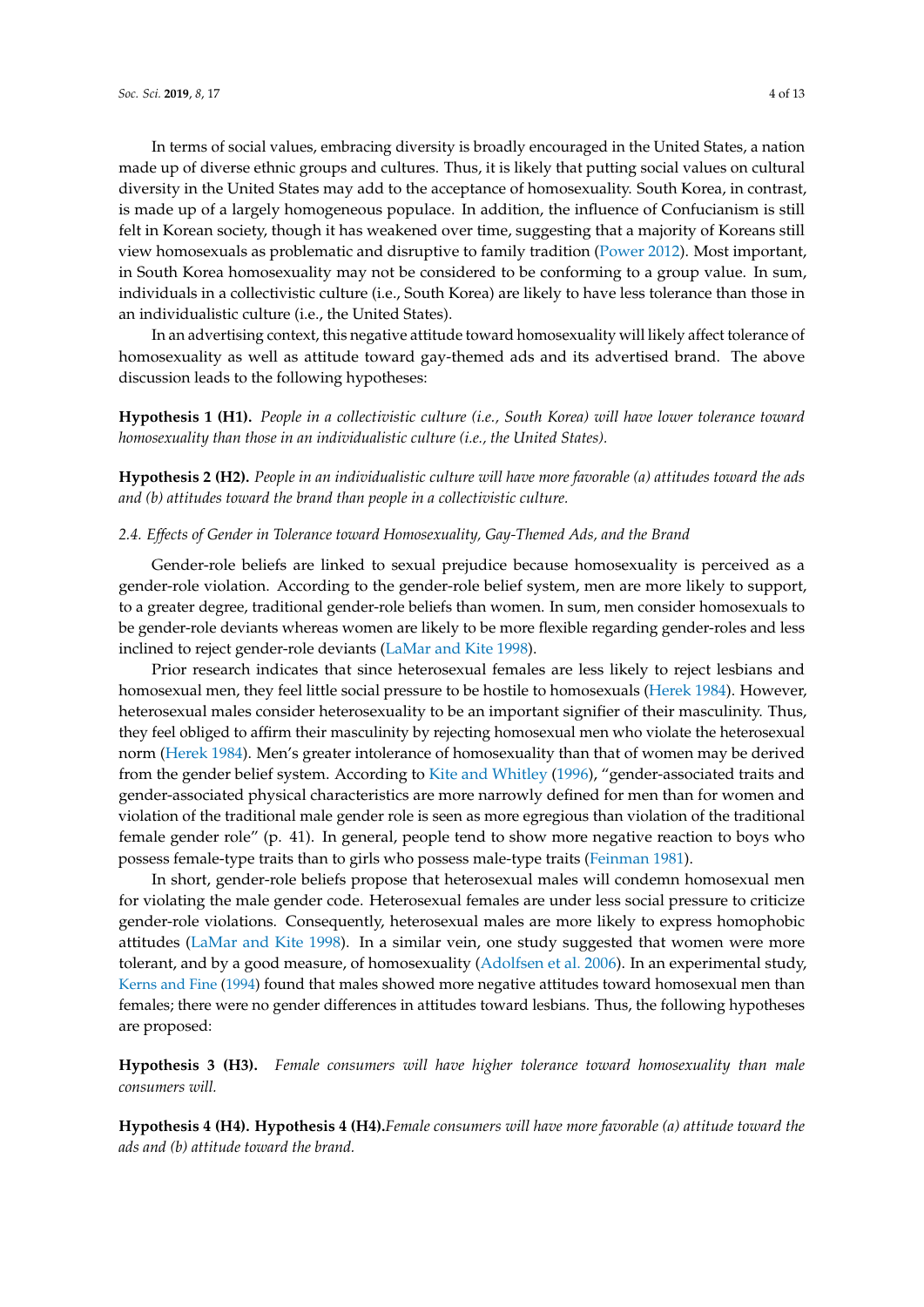#### *2.5. Types of Gay-themed Ads: Homosexual Male Imagery Print Ads vs. Lesbian Imagery Print Ads*

According to the 2014 Gay Press Report, gay-themed ads continues to rise in the United States [\(Rivendell Media](#page-12-1) [2014\)](#page-12-1). Gay-themed ads usually feature a homosexual male or lesbian couple in advertising. Thus, in the current study, types of gay-themed ads could be classified as either homosexual male imagery ads or lesbian imagery ads. Gay-themed ads are more likely to be seen in gay media, in such magazines as *Curve*, *Out*, and *The Advocate*, and on TV cable channels such as *Logo TV*. Today, however, it is not difficult to come across gay-themed ads in mainstream media. For instance, Amazon.com, in promoting their Kindle, put out a TV commercial (seen on America's broadcast networks) featuring a good-looking homosexual couple at a beach resort [\(Italie](#page-11-14) [2013\)](#page-11-14). It seems that marketers are trying to reach the vast majority of homosexual consumers through gay media because of higher reach and readership of mainstream than gay media [\(Oakenfull and Greenlee](#page-12-14) [2005\)](#page-12-14). According to one report, gay media reaches less than 50% of the LGBT population, whereas mainstream media reaches more than 90% of it [\(Taylor](#page-12-15) [2013\)](#page-12-15).

Individuals' attitudes toward homosexual men and lesbians will affect how they evaluate homosexual male imagery and lesbian imagery print ads. In general, heterosexuals are likely to have more positive attitudes toward lesbians than toward homosexual males [\(Oakenfull and Greenlee](#page-12-16) [1999\)](#page-12-16). [Oakenfull and Greenlee](#page-12-17) [\(2004\)](#page-12-17) found that heterosexual consumers more favorably view ads depicting lesbians than those depicting homosexual males. In addition, heterosexual males could perceive gay-themed ads featuring lesbian couples as "erotic," leading to more favorable ad and brand evaluation than those featuring a homosexual male couple [\(Louderback and Whitley](#page-12-18) [1997\)](#page-12-18). Thus, it is plausible to assume that these attitudes will influence heterosexuals evaluating homosexual male imagery and lesbian imagery print ads.

**Hypothesis 5 (H5).** *Types of gay-themed ads will have impact on (a) consumers' attitude toward the ads and (b) attitude toward the brand.*

#### **3. Method**

#### *3.1. Subjects, Designs, and Procedure*

Participating in this cross-cultural study were a total of 457 college students from a major university in America's Southwest and from a major private university in Seoul, Korea. Participants were recruited to take part in an Internet-based experiment. All participated in return for extra course credit. Eleven participants in the United States and seven in Korea identified as either homosexual or lesbian, so after removing them, 439 participants remained for further analyses. Of the 439 participants, 232 were from the United States and 207 were from Korea. Of the 232 U.S. participants, 157 were female (67.7%) and 75 were male (32.3%). Their mean age was 21.8. In terms of the ethnicity, the majority were Caucasians (n = 214, 90.3%), followed by Asian (n = 11, 4.6%), Hispanics (n = 5, 2.1%), others ( $n = 4, 1.7\%$ ), and American Indian ( $n = 1, 0.4\%$ ). Among the 207 Korean participants, 117 were female (56.5%) and 90 were male (43.5%). Their mean age was 23.5.

College students were selected for this study because heterosexism and homophobia are powerful forces that have pointed effects on students; researchers have identified their many faces on college campuses [\(Fine](#page-11-15) [2011\)](#page-11-15). In addition, the Gay, Lesbian, and Straight Education Network's 2011 National School Climate Survey reports over a third of LGBT students faced physical harassment and about 20 percent were assaulted in 2012 [\(Bonauto and Robbins](#page-11-16) [2013\)](#page-11-16). Nevertheless, many aspects of heterosexism and homophobia remain unexplored in educational institutions.

This study employed a  $2 \times 2 \times 2$  between-subject factorial design. The three factors were cultural orientation (collectivism vs. individualism), gender (male vs. female), and types of gay-themed ads (gay male imagery vs. lesbian imagery print ads). To test the proposed hypotheses, separate analyses were run. For instance, ANOVA was run to test the proposed H1 and H3, whereas MANCOVA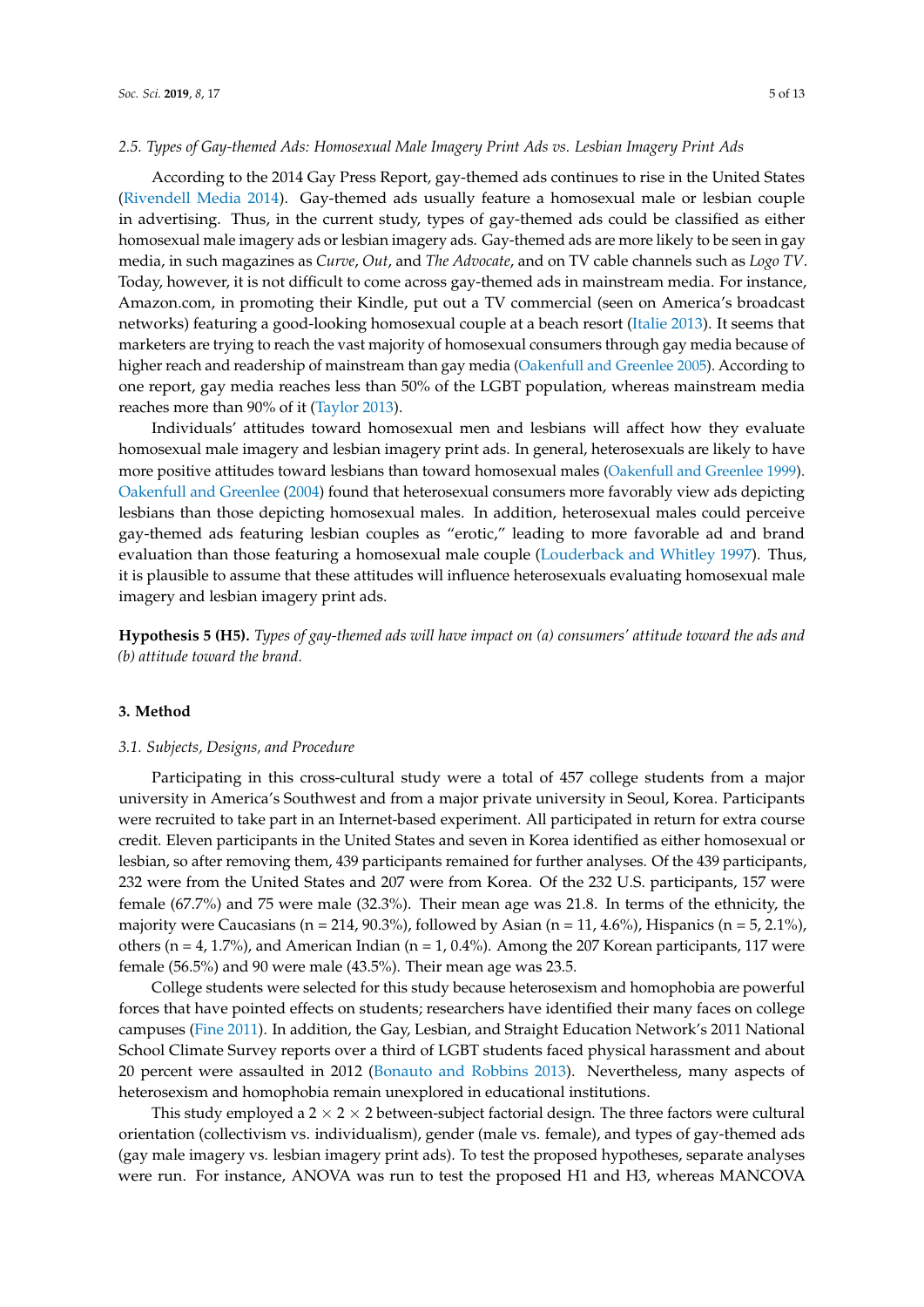was conducted to test the proposed H2, H4, and H5, with three covariates such as brand familiarity, brand involvement, and brand knowledge. In the current study, tolerance toward homosexuality was measured as a continuous variable (as a dependent variable). Later, this variable was median-split into a low tolerance group and a high tolerance group to see if there was any difference between these two groups in terms of attitude toward the ad and attitude toward the brand.

This study was conducted online and an online survey website was created through *Qualtrics*. Participants were given an informed consent notice and then directed to either the gay male imagery print ad condition or to the lesbian imagery print ad condition. Before participants were exposed to their respective stimuli, their cultural orientation and tolerance of homosexuality were measured in order to prevent any bias likely to be derived from the gay male or lesbian female print ads. Finally, participants were asked to answer demographic questions pertaining to age, gender, sexual orientation, religiosity, and years in college.

#### *3.2. Experimental Stimuli and Pre-Test*

For experimental stimuli, this study selected hotel print ads because a large portion of print ads in gay and lesbian magazines fall within the hotel category [\(Rivendell Media](#page-12-1) [2014\)](#page-12-1). A gay male imagery print ad was selected from a popular gay magazine and a lesbian imagery print ad was selected from a popular lesbian magazine. Both ads were designed for the same hotel brand, thus sharing the same headline and body copy. Korean versions of the gay male imagery and lesbian imagery print ads were electronically manipulated after a back-translation into Korean was made of the headline copy. The gaymale imagery print ad featured two men looking into each other's eyes in a hotel room; the lesbian imagery print ad looked the same except for the substitution of two women looking into each other's eyes.

Thirty college students participated in a pre-test. The pre-test was conducted to ensure that subjects perceived the two types of print ads as the ads were intended to be perceived (either a gay male imagery or lesbian imagery print ad). Subjects were given a statement that declared an opinion about the print ad (i.e., "In my opinion, this print ad is clearly targeting gay male or lesbian female consumers"), which was measured on a 7-point scale anchored with "strongly disagree" and "strongly agree." The one sample *t*-test results showed that the gay male imagery print ad was perceived as a gay-targeting ad ( $M = 6.03$ , SD = 0.81;  $t(29) = 13.77$ ,  $p < 0.001$ ) and the lesbian imagery print ad was perceived as a lesbian-targeting ad (*M* = 5.6, SD = 0.67; *t*(29) = 12.99, *p* < 0.001). It was thus clear that the manipulation was successful.

## *3.3. Measures*

**Cultural orientation: Individualism and collectivism.** To measure subjects' cultural orientation, researchers employed a 17-item scale ( $α = 0.75$ ) from [Hui](#page-11-17) [\(1988\)](#page-11-17). Hui reported a consistent pattern of construct validation. One measure that researchers widely use to gauge feelings, beliefs, intentions, and behaviors consistent with either an individualistic or a collectivistic cultural orientation is the individualism-collectivism scale (INDCOL; [Hui](#page-11-17) [1988\)](#page-11-17). The scale asks respondents to indicate on a five-point, Likert-type scale their level of agreement or disagreement with each item (1 = strongly disagree to 7 = strongly disagree). The present study used an overall mean score of the participants to determine their general level of collectivism or individualism. A score of more than 4 suggested that a respondent could be categorized as an individualist; a score of less than 4 suggested that a respondent could be classified as a collectivist; and a score of 4 indicated neutrality.

**Tolerance toward homosexuality.** Tolerance of homosexuality was measured by 9 items, modified from the 64 in [Herek](#page-11-9) [\(1984\)](#page-11-9) condemnation-tolerance (C-T) scale. The C-T scale captures the essence of definitions of homophobia. These nine items, selected based on their high factor loadings in Herek's research, were all in excess of 0.70. The reliability of the scale-selected C-T items in this study was high ( $\alpha$  = 0.90). Subjects were asked to express their agreement with the statements on a 7-point scale, anchored by strongly disagree and strongly agree.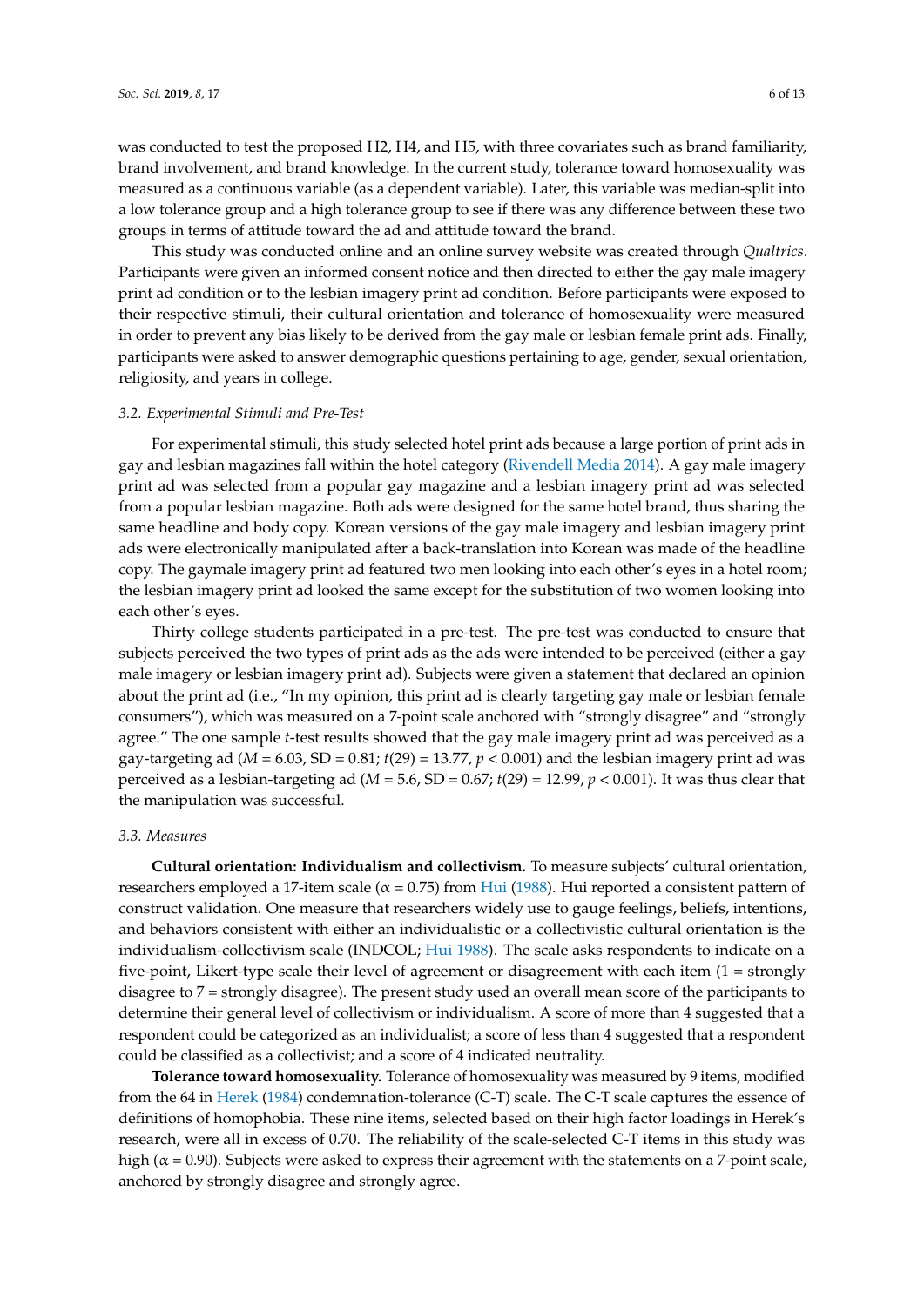**Attitude toward the ad and the brand.** Advertising affects consumers' attitudes toward an ad and toward a brand [\(Teng and Laroche](#page-12-19) [2006\)](#page-12-19). Attitude toward the ad was measured using three, 7-point semantic differential scales: very bad-very good, and very unfavorable-very favorable, like very much-dislike very much ( $α = 0.92$ , [MacKenzie and Lutz](#page-12-20) [1989\)](#page-12-20). Attitude toward the brand (Ab) was measured using five, 7-point semantic differential scales: unappealing-appealing, bad-good, unpleasant-pleasant, unfavorable-favorable, and unlikable-likable ( $\alpha$  = 0.91; [Spears and Singh](#page-12-21) [2004\)](#page-12-21).

**Covariates: Brand familiarity, product involvement, and product knowledge.** Covariates were measured to control for extraneous variation in the data using analysis of covariates. Brand familiarity, product knowledge, and involvement were included as potential covariates because research has suggested that these factors may have an effect on brand evaluation [\(Chebat et al.](#page-11-18) [2001;](#page-11-18) [Kardes](#page-11-19) [1988;](#page-11-19) [Sawyer and Howard](#page-12-22) [1991\)](#page-12-22). The respondents indicated, on a single bipolar scale, whether they were familiar or unfamiliar with the brand. Brand familiarity was measured using the following item: "The brand is . . . extremely unfamiliar (1)–extremely familiar (7) to me." Product knowledge was measured on four, 7-point scales (know very little-know very much, inexperienced-experienced, uninformed-informed, novice buyer-expert buyer;  $\alpha$  = 0.92). Product involvement was measured on four, 7-point scales (unimportant-important, irrelevant to me-relevant to me, means nothing to me-mean a lot to me, not needed-needed;  $\alpha = 0.93$ ). Since product involvement (*Wilks' Lambda* = 0.99,  $F = 1.21$ ,  $p < 0.05$ ) did not significantly affect the dependent variables, this covariate was dropped from further analyses. As shown in Table [1,](#page-6-0) brand familiarity (*Wilks' Lambda* = 0.97, *F* = 5.19, *p* < 0.01) and brand knowledge (*Wilks' Lambda* = 0.95, *F* = 5.49, *p* < 0.01) had a statistical significance on the dependent variables and thus remained in further analysis.

## **4. Results**

#### *4.1. Cultural Orientation: Individualism vs. Collectivism*

This study assumed Koreans to be collectivistic and Americans individualistic. To ensure the correctness of this assumption, the study employed [Hui](#page-11-17) [\(1988\)](#page-11-17) INDCOL scale to measure subjects' cultural orientations. Of the 232 U.S. subjects, 165 (71.1%) were found to be individualistic, while 67 (28.9%) were found to be collectivistic. Of the 207 Korean subjects, 46 (22.2%) were found to be individualistic, while 161 subjects (77.8%) were found to be collectivistic. The chi-square result indicates that the Americans were more likely to be individualistic while the Koreans were more likely to be collectivistic. The difference was statistically significant ( $\chi^2$  = 104.78, *p* < 0.001). For further analyses, the researchers ruled out the 67 U.S. subjects who identified as collectivists and the 46 Korean subjects who identified as individualists.

H1 posits that collectivists (Koreans) will have less tolerance of homosexuality than will individualists (Americans). Thus, H1 proposes that collectivists (Koreans), when exposed to gay-themed ads, will have less favorable attitudes toward the ad and the brand than will individualists. ANOVA was run to test the proposed H1. As Table [1](#page-6-0) indicates, cultural orientation has a statistically significant effect on tolerance of homosexuality  $[F(1, 328) = 183.35, p < 0.001]$ . Tolerance was significantly lower for collectivists ( $M = 3.30$ ,  $SD = 1.95$ ) than for individualists ( $M = 5.74$ ,  $SD = 1.26$ ).

| <b>Table 1.</b> ANOVA Results: Effect of Cultural Orientation on Tolerance toward Homosexuality. |  |  |
|--------------------------------------------------------------------------------------------------|--|--|
|--------------------------------------------------------------------------------------------------|--|--|

<span id="page-6-0"></span>

|                                | Group $(N = 330)$             |                                     |        |       |
|--------------------------------|-------------------------------|-------------------------------------|--------|-------|
|                                | Individualists<br>$(n = 167)$ | <b>Collectivists</b><br>$(n = 163)$ |        |       |
| Tolerance toward homosexuality | 5.74<br>(1.26)                | 3.30<br>(1.63)                      | 183.35 | 0.000 |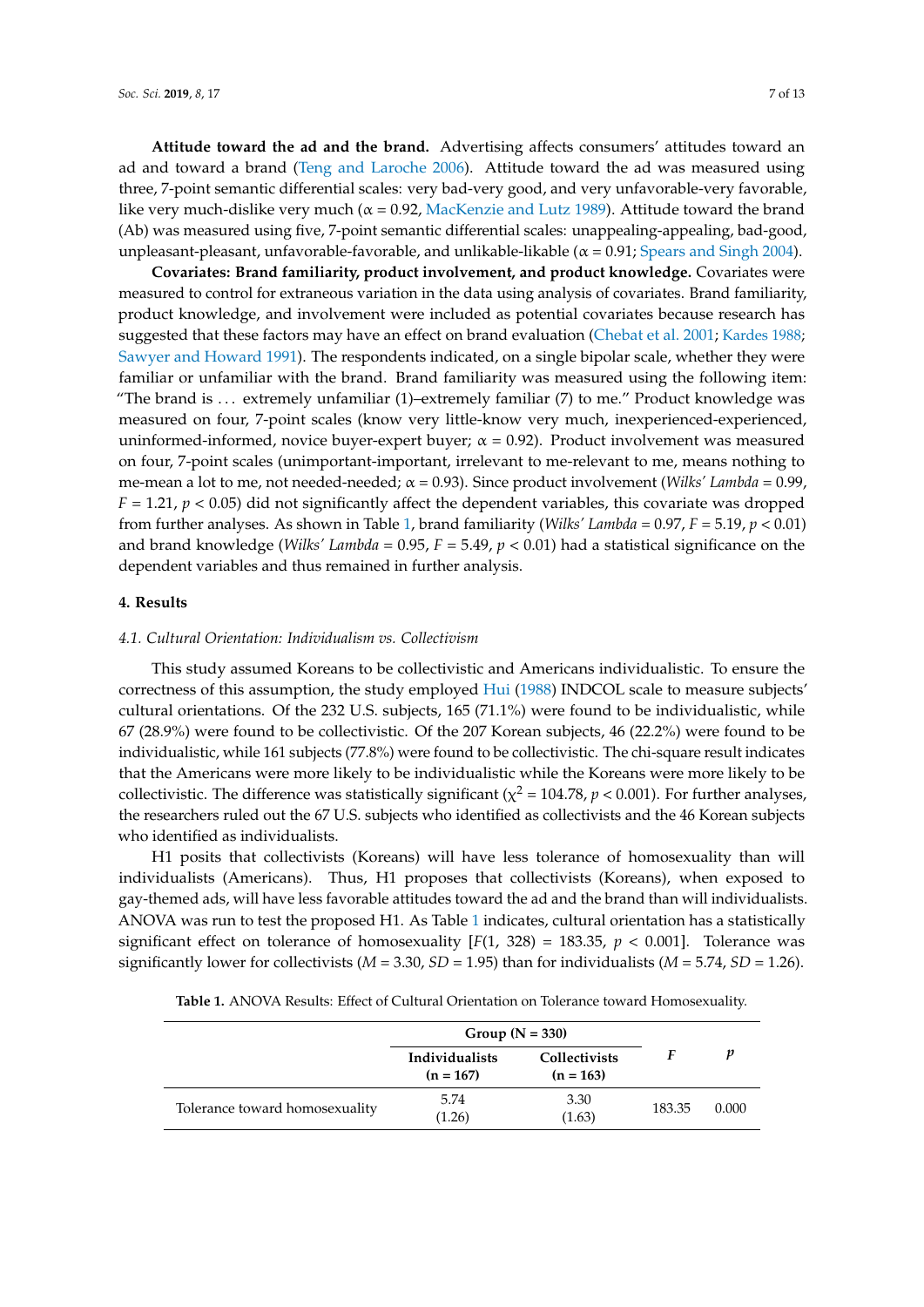As shown in Table [2,](#page-7-0) there was a significant main effect of cultural orientation (*Wilks' Lambda* = 0.82,  $F = 35.62$ ,  $p < 0.001$ ). The main effect indicates that cultural orientation has substantial independent effects on attitude toward the ads and attitude toward the brand. As seen in Table [3,](#page-7-1) univariate analyses indicate that cultural orientation had an effect on attitude toward the ad  $(F = 54.89, p < 0.001)$ and on attitude toward the brand ( $F = 59.65$ ,  $p < 0.001$ ). Table [4](#page-8-0) shows cell means for dependent variables. An examination of the mean differences between the United States (individualism) and Korea (collectivism) suggested that U.S. subjects have more favorable evaluations of the advertising (*Mean* U.S. Subjects = 4.50 vs. *Mean* Korean Subjects = 3.56) and the brand (*Mean* U.S. Subjects = 5.07 vs. *Mean* <sub>Korean</sub> Subjects = 4.16). Thus, H1, H2a, and H2b were supported in this study.

<span id="page-7-0"></span>

| <b>Effects</b>                | df    | F     |       | p     |
|-------------------------------|-------|-------|-------|-------|
| Brand Familiarity (Covariate) | 2,319 | 5.19  | 0.032 | 0.006 |
| Brand Knowledge (Covariate)   | 2,319 | 5.49  | 0.033 | 0.005 |
| Cultural Orientation (A)      | 2,319 | 35.62 | 0.183 | 0.000 |
| Gender (B)                    | 2,319 | 0.166 | 0.001 | 0.847 |
| Ad Type (Gay/Lesbian) (C)     | 2,319 | 3.93  | 0.024 | 0.021 |
| $A \times B$                  | 2,319 | 0.297 | 0.002 | 0.743 |
| $A \times C$                  | 2,319 | 7.63  | 0.046 | 0.001 |
| $B \times C$                  | 2,319 | 0.55  | 0.003 | 0.576 |
| $A \times B \times C$         | 2.319 | 1.66  | 0.01  | 0.193 |

**Table 2.** MANCOVA Results: Effects of Cultural Orientation, Gender, and Ad Types.

**Table 3.** Tests of Between-Subject Effects.

<span id="page-7-1"></span>

| <b>Dependent Variables</b> | <b>Source of Variation</b> | df    | F     | p     |
|----------------------------|----------------------------|-------|-------|-------|
|                            | Cultural Orientation (A)   | 1,320 | 54.89 | 0.000 |
| Attitude toward ad         | Gender (B)                 | 1,320 | 0.26  | 0.610 |
|                            | Ad Type (Gay/Lesbian) (C)  | 1,320 | 7.78  | 0.006 |
|                            | $A \times B$               | 1.320 | 0.00  | 0.985 |
|                            | $A \times C$               | 1,320 | 15.27 | 0.000 |
|                            | $B \times C$               | 1,320 | 0.73  | 0.393 |
|                            | $A \times B \times C$      | 1,320 | 1.23  | 0.269 |
|                            | Cultural Orientation (A)   | 1,320 | 59.65 | 0.000 |
| Attitude toward brand      | Gender (B)                 | 1,320 | 0.00  | 0.924 |
|                            | Ad Type (Gay/Lesbian) (C)  | 1,320 | 2.28  | 0.132 |
|                            | $A \times B$               | 1,320 | 0.36  | 0.547 |
|                            | $A \times C$               | 1,320 | 6.32  | 0.012 |
|                            | $B \times C$               | 1,320 | 1.01  | 0.315 |
|                            | $A \times B \times C$      | 1,320 | 3.32  | 0.069 |

Furthermore, as can be seen in Table [4,](#page-8-0) significant two-way interactions occurred between cultural orientation (individualism vs. collectivism) and ad types (gay male print ad vs. lesbian female print ad; *Wilks' Lambda* = 0.93, *F* = 11.62, *p* < 0.001). As can be seen in Table [3](#page-7-1) and Figures [1](#page-8-1) and [2,](#page-8-2) univariate analyses indicated that two-way interaction between cultural orientation and ad types affected advertising evaluation ( $F = 15.27$ ,  $p < 0.001$ ) and brand evaluation ( $F = 6.32$ ,  $p < 0.05$ ).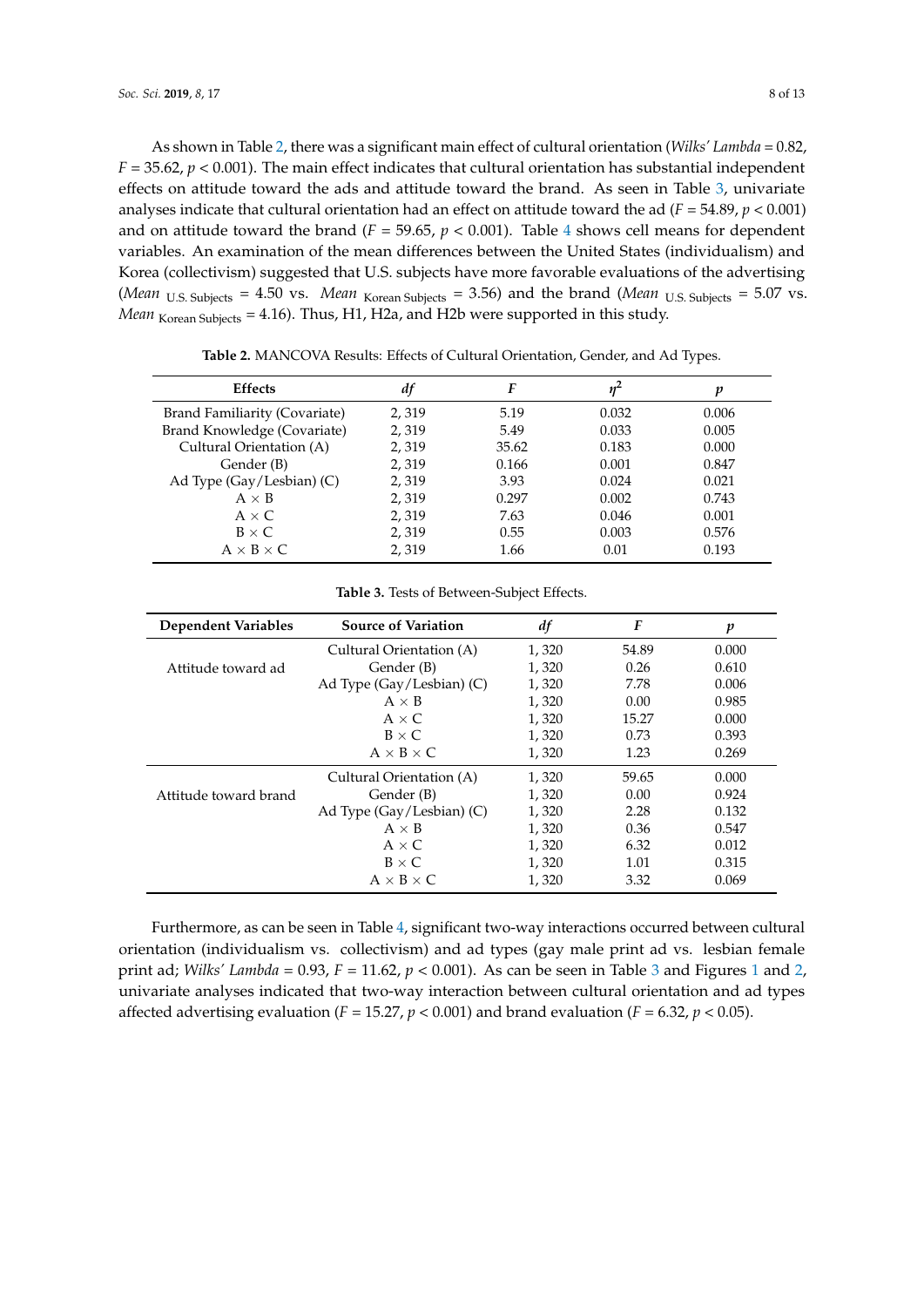<span id="page-8-1"></span>

**Figure 1.** Interaction between cultural orientation and ad type on advertising evaluation.

<span id="page-8-0"></span>

|                          | U.S. (Individualism) $(N=167)$       |                                   |                                      |                                   | Korea (Collectivism) $(N = 163)$     |                                   |                               |                                   |
|--------------------------|--------------------------------------|-----------------------------------|--------------------------------------|-----------------------------------|--------------------------------------|-----------------------------------|-------------------------------|-----------------------------------|
|                          | Male $(n = 65)$                      |                                   | Female $(n = 102)$                   |                                   | Male $(n = 67)$                      |                                   | Female $(n = 96)$             |                                   |
|                          | Gay<br>Men<br>Print Ad<br>$(n = 27)$ | Lesbian<br>Print Ad<br>$(n = 38)$ | Gay<br>Men<br>Print Ad<br>$(n = 53)$ | Lesbian<br>Print Ad<br>$(n = 49)$ | Gay<br>Men<br>Print Ad<br>$(n = 29)$ | Lesbian<br>Print Ad<br>$(n = 38)$ | Gay<br>Print Ad<br>$(n = 46)$ | Lesbian<br>Print Ad<br>$(n = 50)$ |
| Attitude<br>toward ad    | 4.46<br>(1.92)                       | 4.55<br>(1.09)                    | 4.74<br>(1.17)                       | 4.37<br>(1.08)                    | 3.08<br>(1.29)                       | 3.93<br>(0.72)                    | 3.11<br>(1.16)                | 3.99<br>(1.06)                    |
| Attitude<br>toward brand | 5.13<br>(1.19)                       | 5.17<br>(0.91)                    | 5.34<br>(0.82)                       | 4.9<br>(0.90)                     | 3.95<br>(1.19)                       | 4.33<br>(0.77)                    | 3.87<br>(1.41)                | 4.3<br>(1.04)                     |

**Table 4.** Subjects' Means and Standard Deviations for Ad Evaluation, and Brand Evaluation. **Table 4.** Subjects' Means and Standard Deviations for Ad Evaluation, and Brand Evaluation.

<span id="page-8-2"></span>

**Figure 2.** Interaction between cultural orientation and ad type on brand evaluation. **Figure 2.** Interaction between cultural orientation and ad type on brand evaluation.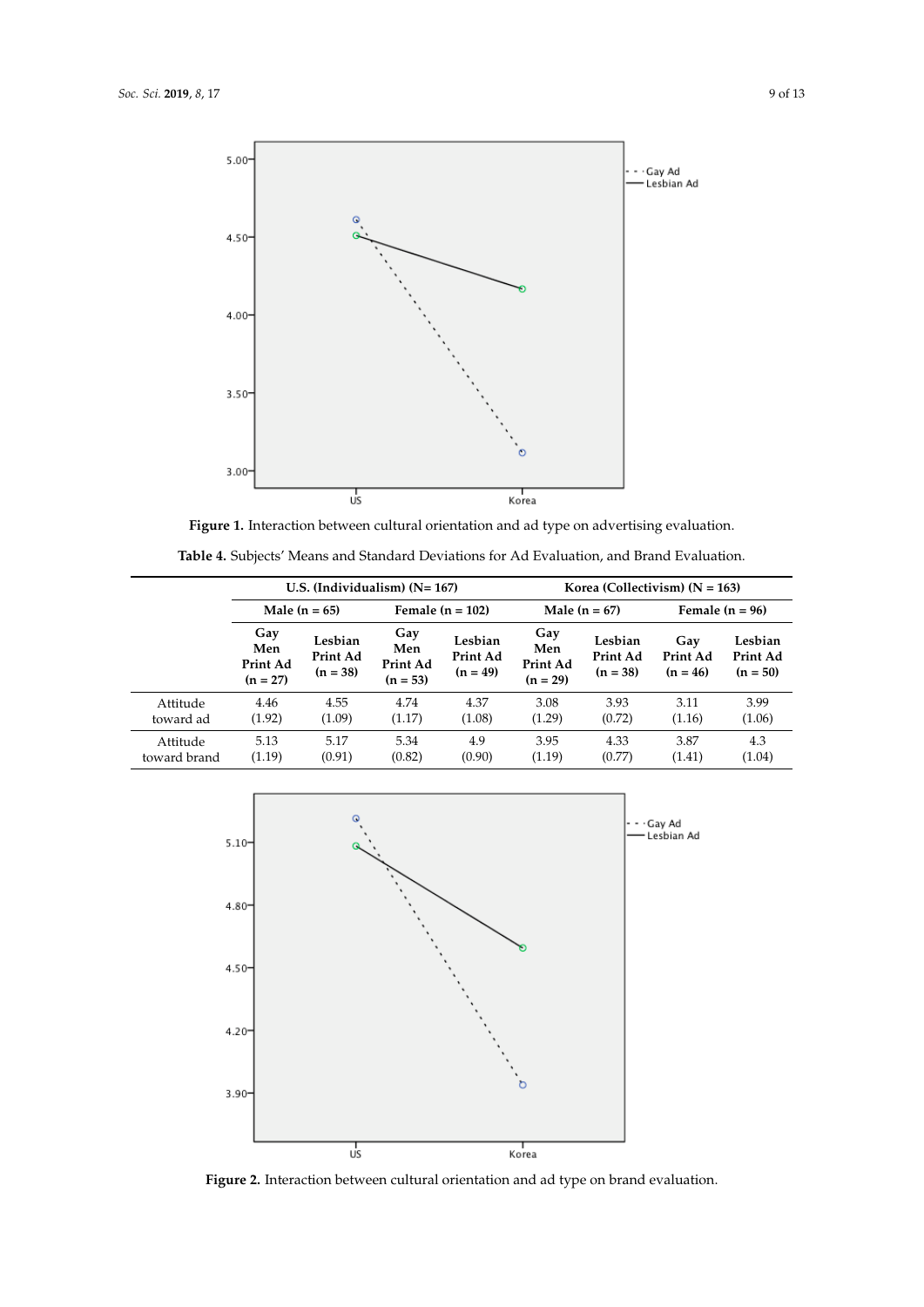#### *4.2. Effect of Gender in Tolerance toward Homosexuality, Attitude toward Ad, and Brand*

H3 proposes that males will have less tolerance of homosexuality than will females. Thus, H3 posits that males, when exposed to gay-themed ads, will have less favorable attitudes toward advertising and brand than will females. As Table [5](#page-9-0) indicates, consumers' gender has a statistically significant effect on tolerance of homosexuality  $[F(1, 328) = 6.11, p < 0.05]$ . Tolerance was significantly lower for males (*M* = 4.20, *SD* = 2.04) than for females (*M* = 4.76, *SD* = 2.02). As Table [2](#page-7-0) indicates, there was no significant main effect of gender (*Wilks' Lambda* =  $0.99$ ,  $F = 0.17$ ,  $p < 0.05$ ). Univariate analyses also indicate, as shown in Table [3,](#page-7-1) that gender does not have effect on advertising evaluation  $(F = 0.261, p > 0.05)$  and brand evaluation  $(F = 0.009, p > 0.05)$ . Thus, H3 was supported while H4a and H4b were not.

<span id="page-9-0"></span>

|                                | Group $(N = 330)$           |                               |      |       |
|--------------------------------|-----------------------------|-------------------------------|------|-------|
|                                | <b>Males</b><br>$(n = 132)$ | <b>Females</b><br>$(n = 198)$ |      | п     |
| Tolerance toward homosexuality | 4.20<br>(2.04)              | 4.76<br>(2.02)                | 6.11 | 0.014 |

**Table 5.** ANOVA Results: Effect of Gender on Tolerance toward Homosexuality.

#### *4.3. Types of Gay-Themed Ads: Gay Male Imagery Print Ads vs. Lesbian Female Imagery Print Ads*

H5 posits that gay male imagery print ads will lead to less favorable attitudes toward ads and brand than will lesbian imagery print ads. As Table [2](#page-7-0) indicates, there was a significant main effect of ad types (*Wilks' Lambda* = 0.98, *F* = 3.90, *p* < 0.05). As shown in Table [3,](#page-7-1) univariate analyses indicate that ad type had an effect on advertising evaluation ( $F = 18.43$ ,  $p < 0.05$ ) and brand evaluation  $(F = 6.44, p < 0.05)$ . Examining the mean differences between the gay male imagery and lesbian imagery print ads suggested that the lesbian imagery print ads lead to more favorable advertising evaluation (*Mean* <sub>gay male print ad = 3.85 vs. *Mean* lesbian female print ad = 4.20) and brand evaluation</sub> (*Mean* gay male print ad = 4.53 vs. *Mean* lesbian female print ad = 4.70). Thus, H5a and H5b were supported in this study.

## **5. Discussion**

The objective of the present study has been to investigate the effects of cultural orientation, gender, and types of gay-themed ads on attitudes toward gay-themed advertising and the advertised brand. The study findings highlight the importance of cultural orientation in engendering tolerance of homosexuality and shaping attitude toward gay-themed ads, and the brand advertised. The study found that Korean college students (i.e., collectivists) had lower tolerance of homosexuality than did U.S. college students (individualists). It is noteworthy that, when it comes to tolerance toward homosexuality, the gap between Korean subjects and U.S. subjects was far greater than expected. On a seven-point scale, U.S. subjects scored 5.88, which can be viewed as a fairly high tolerance of homosexuality; Korean subjects scored a fairly low 3.36. This trend was also revealed in individuals' attitudes toward gay-themed ads and its advertised brand, suggesting that Korean subjects had less favorable attitudes than their American counterparts toward gay-themed ads and the advertised brand. The results suggest that it may be premature for the Korean advertising industry to roll out gay-themed ads. In fact, gay-themed advertising could bring on a backlash effect for the advertised brand.

Regarding the effects of gender, the study yielded mixed results. As posited in this study, females had higher tolerance of homosexuality than males. The result supported the notion that gender-role beliefs lead males to demonstrate a lower tolerance of homosexuality [\(Herek](#page-11-20) [1988;](#page-11-20) [Oakenfull and Greenlee](#page-12-17) [2004;](#page-12-17) [Kite and Whitley](#page-11-10) [1996\)](#page-11-10). However, gender did not influence attitudes toward the gay-themed advertising or the advertised brand. No statistical significances were found regarding advertising and brand evaluation between males and females. The study results suggest that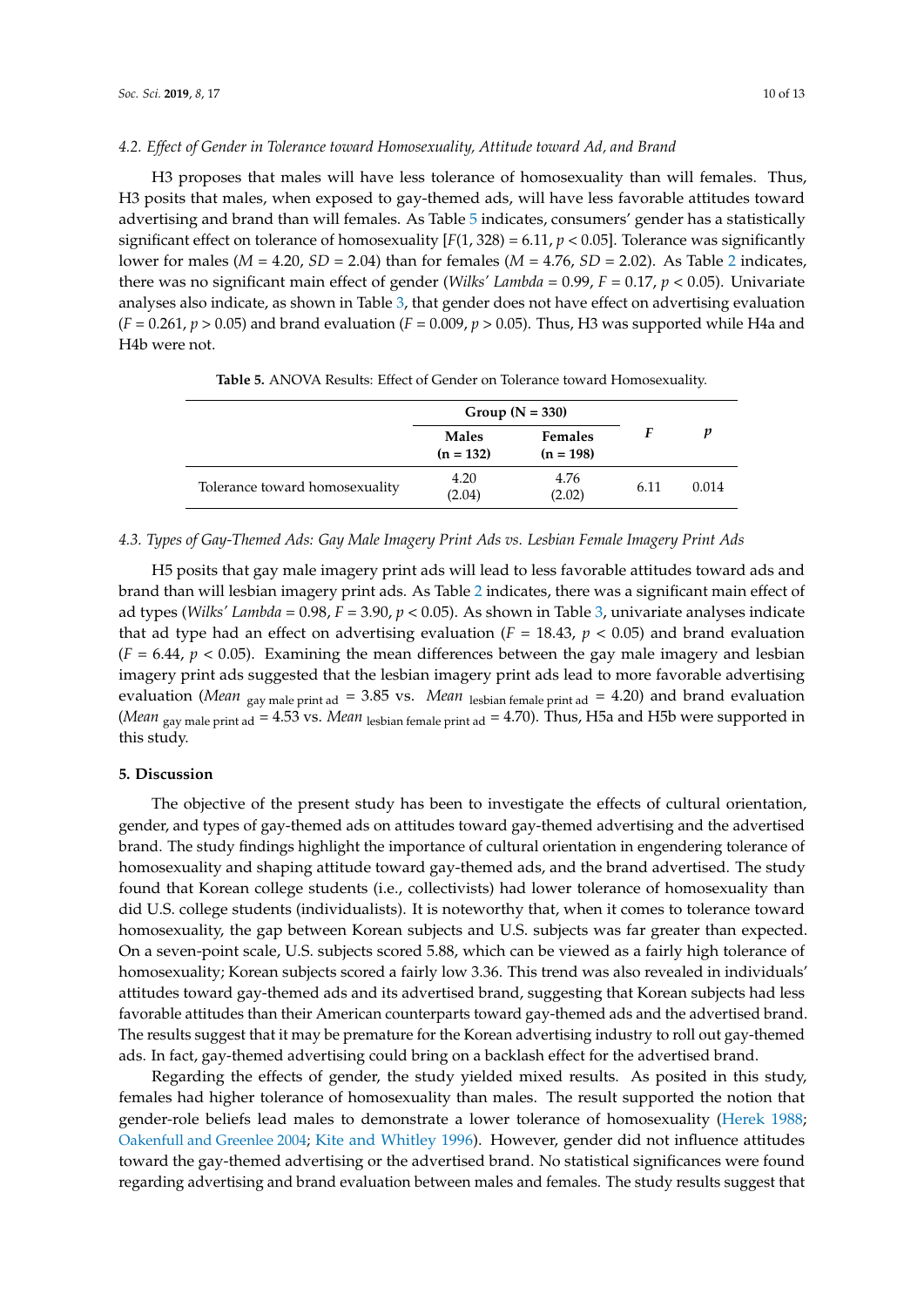an individuals' level of tolerance of homosexuality does not necessarily influence their evaluation of gay-themed ads or its advertised brand.

The results of this study imply that lesbian imagery print ads could lead to greater tolerance of homosexuality and more favorable evaluations of the advertising and brand than could gay male imagery print ads. The study findings support the prior literature suggesting that heterosexuals tend to have more positive attitudes toward lesbians than toward gay males [\(Oakenfull and Greenlee](#page-12-16) [1999\)](#page-12-16). It is carefully surmised that this attitude toward gay males and lesbians may have been reflected in the reactions to the gay male and lesbian print ads. Participants may have perceived the lesbian print ad, as has been suggested in the literature, as erotic [\(Louderback and Whitley](#page-12-18) [1997\)](#page-12-18). Thus, heterosexual consumers will more positively evaluate a lesbian imagery print ad than a gay male imagery print ad. It is worth noting, also, that a lesbian imagery print ad could be perceived as a normal ad featuring intimacy between two females.

### **6. Limitations and Areas for Future Research**

The results of this study should be considered in light of several limitations. First, this study limited its responses to college students in the United States and Korea. University students may, as an aggregate, have different perceptions of homosexuality than the general population. For future research, broadening samples demographically by including various age groups could be useful in investigating how consumers perceive gay-themed advertising in the United States and Korea. To make the study results more representative and generalizable, it is essential to use the general population in the future. To enhance the generalizability of the study's findings, future researchers might consider using Amazon Mechanical Turk (Mturk, Seattle, WA. United States).

Second, this study used a real brand name to lend a sense of realism to subjects participating in the study, instead of using a fictitious brand. However, the use of a real brand name could result in consumer bias in processing the advertising message. For a future study, in order to control consumers' preexisting biases toward a brand, it may be desirable to use a fictitious brand. In addition, the product category used in this study might be less relevant to study participants. If researchers use college student samples for future research, it is advised that they consider using a unisex product category related to college students.

A further limitation is the stimuli employed in this study. The gay male imagery and lesbian imagery print ads were selected from gay and lesbian magazines published in the U.S. The print ads were then manipulated for Korean samples. Models used in the print ads are Caucasians. Social identity theory suggests that an individual's identification with and membership in a social group allows them to enhance their group's social standing at the expense of another [\(Tajfel and Turner](#page-12-6) [1986\)](#page-12-6). In an advertising context, U.S. college students may have higher identification with models in print ads than Korean college students. This could thus lead to favorable advertising and brand evaluation. In addition, since gay-themed advertising can be frequently found, not only in gay media but in mainstream media in the United States, U.S. college students are more acclimated to gay-themed advertising than are Korean college students. The LGBT population in Korea is too small to target. The LGBT market is not as profitable in Korea as it is in the United States. That is why Korean audiences have far less exposure to the LGBT community compared with their counterparts. This media exposure could lead to different responses to gay-themed advertising.

Finally, the current study examined the effects of gay-themed ads only among young heterosexual consumers in Korea and in the United States. It might be more difficult to recruit young LGBT consumers than young heterosexual consumers in both countries. However, it would be worthwhile to compare young heterosexual consumers' responses with those of their LGBT counterparts when it comes to evaluating gay-themed ads. Previous literature suggests that LGBT consumers are likely to have more favorable attitude toward the ads and brands when the ads are targeting them [\(Lyi and Park](#page-12-4) [1999;](#page-12-4) [Tuten](#page-12-9) [2005;](#page-12-9) [Angelini and Bradley](#page-11-0) [2010\)](#page-11-0).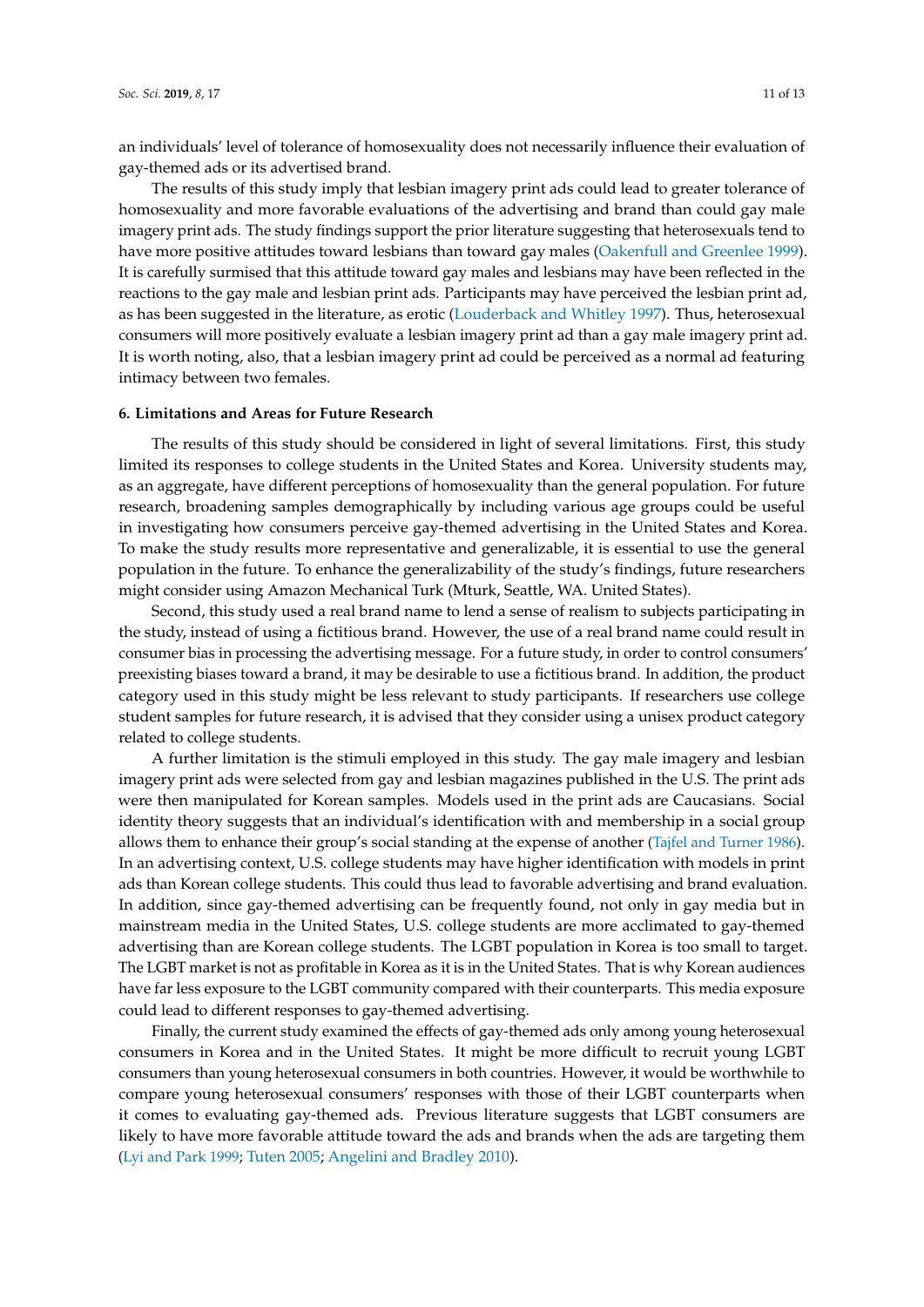**Author Contributions:** Conceptualization, N.U.; Data curation, N.U.; Formal analysis, N.U.; Methodology, D.H.K.; Writing original draft, N.U. and D.H.K.; Writing – review & editing, N.U. and D.H.K.

**Funding:** This research received no external funding.

**Conflicts of Interest:** The authors declare no conflict of interest.

#### **References**

- <span id="page-11-12"></span>Adolfsen, Anna, Saskia Keuzenkamp, and Lisette Kuyper. 2006. *Opinieonderzoek onder de bevolking. Gewoon doen. Acceptatie van Homoseksualiteit in Nederland*. Den Haag: Sociaal en Cultureel Planbureau, pp. 27–56.
- <span id="page-11-0"></span>Angelini, James, and Samuel Bradley. 2010. Homosexual imagery in print advertisements: Attended, remembered, but disliked. *Journal of Homosexuality* 57: 485–502. [\[CrossRef\]](http://dx.doi.org/10.1080/00918361003608665) [\[PubMed\]](http://www.ncbi.nlm.nih.gov/pubmed/20391007)
- <span id="page-11-5"></span>Bhat, Subodh, Thomas Leigh, and Danniel Wardlow. 1998. The effect of consumer prejudices on ad processing: Heterosexual consumers' responses to homosexual imagery in ads. *Journal of Advertising* 28: 55–68. [\[CrossRef\]](http://dx.doi.org/10.1080/00913367.1998.10673566)
- <span id="page-11-16"></span>Bonauto, Marry, and Jeffrey Robbins. 2013. Rising Hostility against LGBT Americans Belie Gains. Boston Globe. Available online: [http://www.bostonglobe.com/opinion/2013/01/15/podium-lgbt/](http://www.bostonglobe.com/opinion/2013/01/15/podium-lgbt/RWUuvnDT4Ldvjodf0HNFAP/story.html) [RWUuvnDT4Ldvjodf0HNFAP/story.html](http://www.bostonglobe.com/opinion/2013/01/15/podium-lgbt/RWUuvnDT4Ldvjodf0HNFAP/story.html) (accessed on 9 September 2013).
- <span id="page-11-18"></span>Chebat, Jean-Charles, Mathieu Charlebois, and Claire Gélinas-Chebat. 2001. What makes open vs. closed conclusion advertisements more persuasive? The moderating role of prior knowledge and involvement. *Journal of Business Research* 53: 93–102. [\[CrossRef\]](http://dx.doi.org/10.1016/S0148-2963(99)00078-8)
- <span id="page-11-11"></span>Feinman, Saul. 1981. Why is cross-sex-role behavior more approved for girls than for boys? A status characteristic approach. *Sex Roles* 7: 289–300. [\[CrossRef\]](http://dx.doi.org/10.1007/BF00287543)
- <span id="page-11-15"></span>Fine, Leigh E. 2011. Minimizing heterosexism and homophobia: Constructing meaning of out campus LGB life. *Journal of Homosexuality* 58: 521–546. [\[CrossRef\]](http://dx.doi.org/10.1080/00918369.2011.555673) [\[PubMed\]](http://www.ncbi.nlm.nih.gov/pubmed/21442544)
- <span id="page-11-3"></span>Gallup Korea. 2013. South Korea Easing Homophobic Views on News of Gay 'Wedding'. Available online: [http://www.news.com.au/world/south-korea-easing-homophobic-views-on-news-of](http://www.news.com.au/world/south-korea-easing-homophobic-views-on-news-of-gay-wedding/story-fndir2ev-1226655223769)[gay-wedding/story-fndir2ev-1226655223769](http://www.news.com.au/world/south-korea-easing-homophobic-views-on-news-of-gay-wedding/story-fndir2ev-1226655223769) (accessed on 21 August 2018).
- <span id="page-11-9"></span>Herek, Gregory M. 1984. Attitudes toward lesbians and gay men: A factor-analytic study. *Journal of Homosexuality* 10: 39–51. [\[CrossRef\]](http://dx.doi.org/10.1300/J082v10n01_03) [\[PubMed\]](http://www.ncbi.nlm.nih.gov/pubmed/6520388)
- <span id="page-11-20"></span>Herek, Gregory M. 1988. Heterosexuals' attitudes toward lesbians and gay men: Correlates and gender differences. *Journal of Sex Research* 25: 451–77. [\[CrossRef\]](http://dx.doi.org/10.1080/00224498809551476)
- <span id="page-11-6"></span>Hofstede, Geert. 1980. *Culture's Consequences: International Differences in Work-related Values*. Beverly Hills: Sage Publications.
- <span id="page-11-17"></span>Hui, Harry. 1988. Measurement of individualism-collectivism. *Journal of Research in Personality* 22: 17–36. [\[CrossRef\]](http://dx.doi.org/10.1016/0092-6566(88)90022-0)
- <span id="page-11-4"></span>Ipsos. 2013. Same Sex Marriage. Available online: <http://www.ipsos-na.com/download/pr.aspx?id=12795> (accessed on 5 June 2015).
- <span id="page-11-14"></span>Italie, Leanne. 2013. Gay-Themed Ads Are Becoming More Mainstream. Available online: [http:](http://www.huffingtonpost.com/2013/03/06/gay-themed-ads-mainstream-_n_2821745.html) [//www.huffingtonpost.com/2013/03/06/gay-themed-ads-mainstream-\\_n\\_2821745.html](http://www.huffingtonpost.com/2013/03/06/gay-themed-ads-mainstream-_n_2821745.html) (accessed on 20 January 2015).
- <span id="page-11-19"></span>Kardes, Frank. 1988. Spontaneous inference processes in advertising: The effects of conclusion omission and involvement on persuasion. *Journal of Consumer Research* 15: 225–33. [\[CrossRef\]](http://dx.doi.org/10.1086/209159)
- <span id="page-11-1"></span>Keleher, Alison, and Eric Ran Smith. 2012. Growing support for gay and lesbian equality since 1990. *Journal of Homosexuality* 59: 1307–26. [\[CrossRef\]](http://dx.doi.org/10.1080/00918369.2012.720540)
- <span id="page-11-13"></span>Kerns, John G., and Mark A. Fine. 1994. The relation between gender and negative attitudes toward gay men and lesbians: Do gender role attitudes mediate this relation? *Sex Roles* 31: 297–307. [\[CrossRef\]](http://dx.doi.org/10.1007/BF01544590)
- <span id="page-11-7"></span>Kim, Heejung, and Hazel Markus. 1999. Uniqueness or Deviance, Conformity or Harmony: A Cultural Analysis. Unpublished manuscript, Stanford University, Stanford, CA, USA.
- <span id="page-11-10"></span>Kite, Mary, and Bernard Whitley. 1996. Sex differences in attitudes toward homosexual persons, behaviors, and civil rights: A Meta-analysis. *Personality and Social Psychology Bulletin* 22: 336–53. [\[CrossRef\]](http://dx.doi.org/10.1177/0146167296224002)
- <span id="page-11-8"></span>LaMar, Lisa, and Mary Kite. 1998. Sex differences in attitudes toward gay men and lesbians: A multidimensional perspective. *Journal of Sex Research* 35: 189–96. [\[CrossRef\]](http://dx.doi.org/10.1080/00224499809551932)
- <span id="page-11-2"></span>Liptak, Adam. 2015. Supreme Court Ruling Makes Same-Sex Marriage a Right Nationwide. *New York Times*. June 26. Available online: [https://www.nytimes.com/2015/06/27/us/supreme-court-same-sex-marriage.](https://www.nytimes.com/2015/06/27/us/supreme-court-same-sex-marriage.html) [html](https://www.nytimes.com/2015/06/27/us/supreme-court-same-sex-marriage.html) (accessed on 23 September 2015).